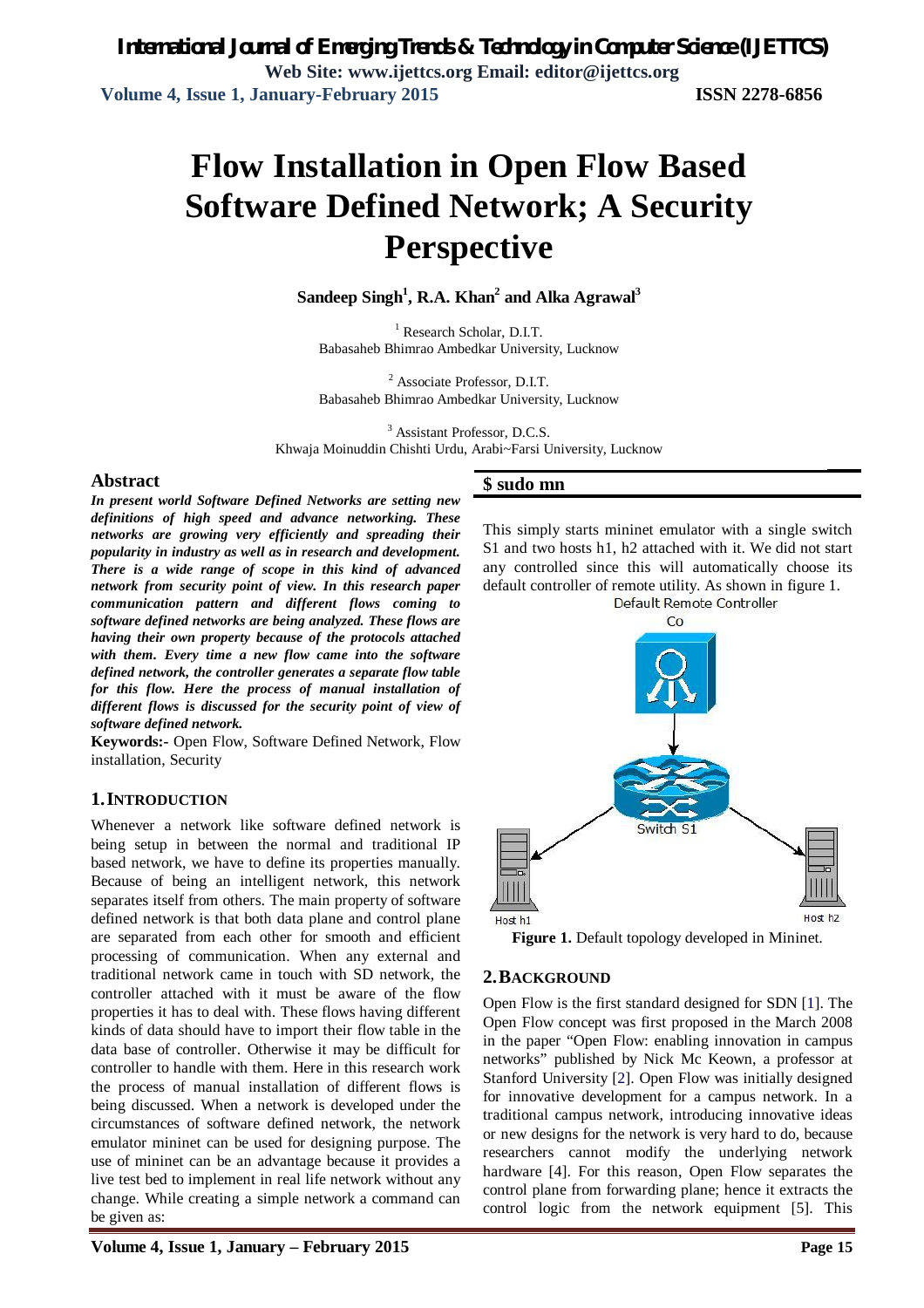# *International Journal of Emerging Trends & Technology in Computer Science (IJETTCS)* **Web Site: www.ijettcs.org Email: editor@ijettcs.org**

# **Volume 4, Issue 1, January-February 2015 ISSN 2278-6856**

innovation enables researchers to perform experiments via a programmable interface to the underlying network hardware. This makes it possible to verify new network protocols or topologies without modifying the underlying network equipment [6]. Each piece of network equipment maintains a flow table. All the traffic received by the equipments is forwarded based on this flow table. The flow table's configuration is fully controlled by an Open Flow controller. The flow table is not only concerned with IP, but also utilizes other information (for example for higher layer protocols or for non-IP network protocols) [7]. The Open Flow 1.0 specification defines twelve key fields including ingress port number, VLAN, Layer 2, Layer 3, and Layer 4 information and each field can be wildcard [3]. Network operators can create forwarding rules based on any field. For instance, operators only needing routing based on the destination IP address, can configure the controller to only validating utilize the destination IP field [8]. Open Flow is a communication interface and mechanism between the control plane and the data plane in an SDN environment [9]. Each switch contains a flow table and a secure channel interface. The flow table processes and forwards traffic flows using sets of flow matching rules, the flow entries [10]. The flow rules contain header fields to identify certain traffic packets and actions to perform on the corresponding packets. Each entry in the flow table also contains a list of counters which hold statistical information about the matching packets. The network control plane decides how to treat packets which have no matching flow rules in the flow table of a switch [11]. A controller installs and removes flow entries in a flow table through the secure channel of the switch using Open Flow-based messages. Open Flow is currently the only standardized protocol which enables Software Defined Networking and can be integrated on current physical and virtual networks [12].

# **3 FLOWS IN SDN**

While starting mininet first we have to generate a sample network by given command.

# **\$ sudo mn --topo single, 4 – mac - switch ovsk --controller remote**

This command will generate a topology of four hosts connected with a single open virtual switch. This command assigns the mac address of all connected hosts according to their IP. A default remote controller is invoked through this command. The topological description of the command is shown in figure 2. While dealing with mininet we launched oracle Virtual Machine Box (VM Ware) and after successfully login into mininet system we assigns IP address to the link on which we will start our communication. For checking the available links the given command shall be run in to terminal.

**\$ sudo ifconfig -a**



**Figure 2.** A sample topology of 4 hosts and single open Flow controller.

| This command will result like figure 3. |  |  |  |  |  |
|-----------------------------------------|--|--|--|--|--|
|-----------------------------------------|--|--|--|--|--|

|      | nininet@nininet-vn:~\$ sudo ifconfig -a                 |
|------|---------------------------------------------------------|
| eth0 | Link encap:Ethernet HWaddr 08:00:27:6b:e3:3c            |
|      | inet addr:10.0.2.15 Bcast:10.0.2.255 Mask:255.255.255.0 |
|      | UP BROADCAST RUNNING MULTICAST MTU:1500 Metric:1        |
|      | RX packets:2 errors:0 dropped:0 overruns:0 frame:0      |
|      | TX packets:2 errors:0 dropped:0 overruns:0 carrier:0    |
|      | collisions:0 txqueuelen:1000                            |
|      | RX bytes:1180 (1.1 KB) TX bytes:684 (684.0 B)           |
| eth1 | Link encap:Ethernet HWaddr 08:00:27:af:70:23            |
|      | BROADCAST MULTICAST MTU:1500 Metric:1                   |
|      | RX packets:0 errors:0 dropped:0 overruns:0 frame:0      |
|      | TX packets:0 errors:0 dropped:0 overruns:0 carrier:0    |
|      | collisions:0 txqueuelen:1000                            |
|      | RX bytes:0 (0.0 B) TX bytes:0 (0.0 B)                   |
| lo.  | Link encap:Local Loopback                               |
|      | inet addr:127.0.0.1 Mask:255.0.0.0                      |
|      | UP LOOPBACK RUNNING MTU:65536 Metric:1                  |
|      | RX packets:480 errors:0 dropped:0 overruns:0 frame:0    |
|      | TX packets:480 errors:0 dropped:0 overruns:0 carrier:0  |
|      | collisions:0 txqueuelen:0                               |
|      | RX bytes:38208 (38.2 KB) TX bytes:38208 (38.2 KB)       |
|      | mininet@mininet-vm:~\$ _                                |
|      |                                                         |

**Figure 3.** Testing of available connections

Since our developed topology is showing Ethernet connection 1. So we will assign this eth1 to a dynamic IP by given command.

### **\$ sudo dhclient eth1**

This command will assign an IP address to the Ethernet connection 1. Now we can revalidate it using given command.

**\$ sudo ifconfig eth1**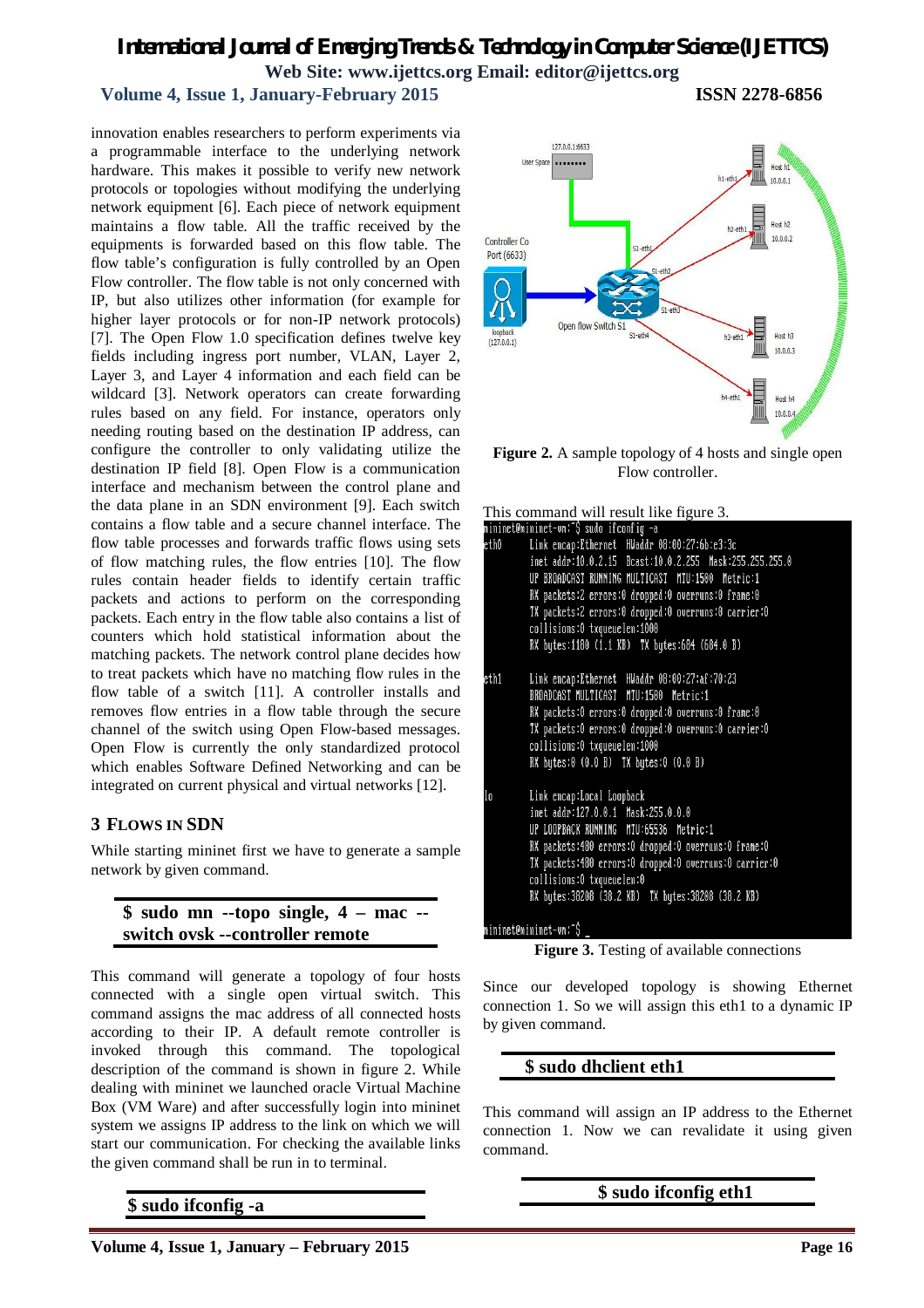# *International Journal of Emerging Trends & Technology in Computer Science (IJETTCS)* **Web Site: www.ijettcs.org Email: editor@ijettcs.org Volume 4, Issue 1, January-February 2015 ISSN 2278-6856**

This time it shows an IP address 192.168.56.101 which was assigned by previous command. As shown in figure 4.



Figure 4. IP Assignment of Ethernet 1 link.

This command of creating a sample network topology just created four virtual hosts with separate IP address and generates a single open flow software switch in kernel with four ports. It has connected each virtual hosts to the switch with a virtual Ethernet cable. It assigns every host to a MAC address according to its IP address and finally configures the open flow switch to connect to a remote controller. We can start the putty terminal for checking the status of different hosts, so we first enable X.11 forwarding under the network assignment. Then putty server can be launched by XTerm using given command.

| -<br>n I<br>n∠ |  |
|----------------|--|
|----------------|--|

These commands will simply opens a separate terminal for different hosts. We can ping the packets using these XTerm terminals.

# **4 MANUAL INSTALLATION OF FLOWS**

Since a simple topology is successfully created in mininet. Now its time to check the available flows inside the network. For testing this functionality we have to run the command.

# **mininet > h1 ping –c9 h2**

This ping testing will be failed because switch tables are empty and none of the controller is connected to the switch. Therefore switch does not know what to do with the incoming traffic. For shorting out this problem we have to manually install the flows in our SSH terminal. This manual installation can be done using "dpctl" command. Basically "dpctl" is a utility that comes with the open flow reference distribution and enables visibility and control over a single switch flow table. It is specially useful for debugging, by viewing flow states and flow counters. Most open flow switches can start up with a passive listening port (in our current scenario it is 6633)

from where we can port the switch without having to add debugging code to the controller. For this purpose we will create a second SSH terminal by using given command.

## **\$ sudo dpctl show tcp:127.0.0.1:6633**

This show command simply establishes a connection with the switch and dumps out its port state and capability. We can also check back the dump flows by given command in second SSH terminal.

### **\$ sudo dpctl dump-flows tcp:127.0.0.1:6633**

Since we have not connected any controller yet so the flow tables are empty. For manual installation of required flows we have to insert it by given command.

| \$<br>sudo         | dpctl | add-flow   |
|--------------------|-------|------------|
| tcp:127.0.0.1:6633 |       | in_port=1, |
| actions=output:2   |       |            |
| \$<br>sudo         | dpctl | add-flow   |
| tcp:127.0.0.1:6633 |       | in_port=2, |
| actions=output:1   |       |            |

This can now be verified by pinging the particular flows.

| \$<br>sudo         | dpctl | dump-flows |
|--------------------|-------|------------|
| tcp:127.0.0.1:6633 |       |            |

It gives the details about cookies, duration of activated flows and timeout etc. Since these flows are installed for a particular time limit and after reaching at its limit these will automatically removed from the database of remote controller. To test the installed flows we can run the given command to make sure.

# **mininet > h1 ping –c7 h2**

This will result as shown in figure 5.

| of mnnet@mnnet-um +                                                                                                                                          | of mnnet@mnnet-vm -                                                                 | <b>DIDENT</b> |
|--------------------------------------------------------------------------------------------------------------------------------------------------------------|-------------------------------------------------------------------------------------|---------------|
| h1 h2 h3                                                                                                                                                     | mininet@mininet-vm:-\$ dpctl dump-flows tcp:127.0.0.1:6634                          |               |
| *** Starting controller                                                                                                                                      | stats reply (xid=0x54dede57): flags=none type=1(flow)                               |               |
| *** Starting 1 switches                                                                                                                                      | mininet@mininet-vm:-\$ dpctl add-flow tcp:127.0.0.1:6634 in port=1,actions=output   |               |
|                                                                                                                                                              |                                                                                     |               |
| *** Starting CLI:                                                                                                                                            | mininet@mininet-vm:-\$ dpctl add-flow top:127.0.0.1:6634 in port=2,actions=output   |               |
| mininet> h1 ping -c3 h2                                                                                                                                      |                                                                                     |               |
| PING 10.0.0.2 (10.0.0.2) 56(84) bytes of data.                                                                                                               | mininet@mininet-vm:-\$ dpctl dump-flows tcp:127.0.0.1:6634                          |               |
| From 10.0.0.1 icmp seq=1 Destination Host Unreachable                                                                                                        | stats reply (xid=0xe4b7b4c5): flags=none type=1(flow)                               |               |
| From 10.0.0.1 icmp seq=2 Destination Host Unreachable                                                                                                        | cookie=0, duration sec=12s, duration nsec=282000000s, table id=0, priority=327      |               |
| From 10.0.0.1 icmp seq=3 Destination Host Unreachable                                                                                                        | 68, n packets=0, n bytes=0, idle timeout=60, hard timeout=0, in port=1, actions=cut |               |
|                                                                                                                                                              | put <sub>12</sub>                                                                   |               |
| --- 10.0.0.2 ping statistics ---                                                                                                                             | cookie=0, duration sec=4s, duration nsec=736000000s, table id=0, priority=3276      |               |
| 3 packets transmitted, 0 received, +3 errors, 100% packet loss, time 200 8, n packets*0, n bytes*0, idle timeout*60, hard timeout*0, in port*2, actions*outp |                                                                                     |               |
| pipe 3                                                                                                                                                       | ut : 1                                                                              |               |
| mininet> h1 ping -c3 h2                                                                                                                                      | mininet@mininet-vm: {                                                               |               |
| PING 10.0.0.2 (10.0.0.2) 56(84) bytes of data.                                                                                                               |                                                                                     |               |
| (4 bytes from 10.0.0.2: icmp seq=1 ttl=64 time=0.956 ms                                                                                                      |                                                                                     |               |
| 64 bytes from 10.0.0.2: icmp seq=2 ttl=64 time=0.133 ms                                                                                                      |                                                                                     |               |
| 64 bytes from 10.0.0.2: icmp seq=3 ttl=64 time=0.048 ms                                                                                                      |                                                                                     |               |
|                                                                                                                                                              |                                                                                     |               |
| --- 10.0.0.2 ping statistics ---                                                                                                                             |                                                                                     |               |

**Figure 5.** Response of installed flows in SSH terminal